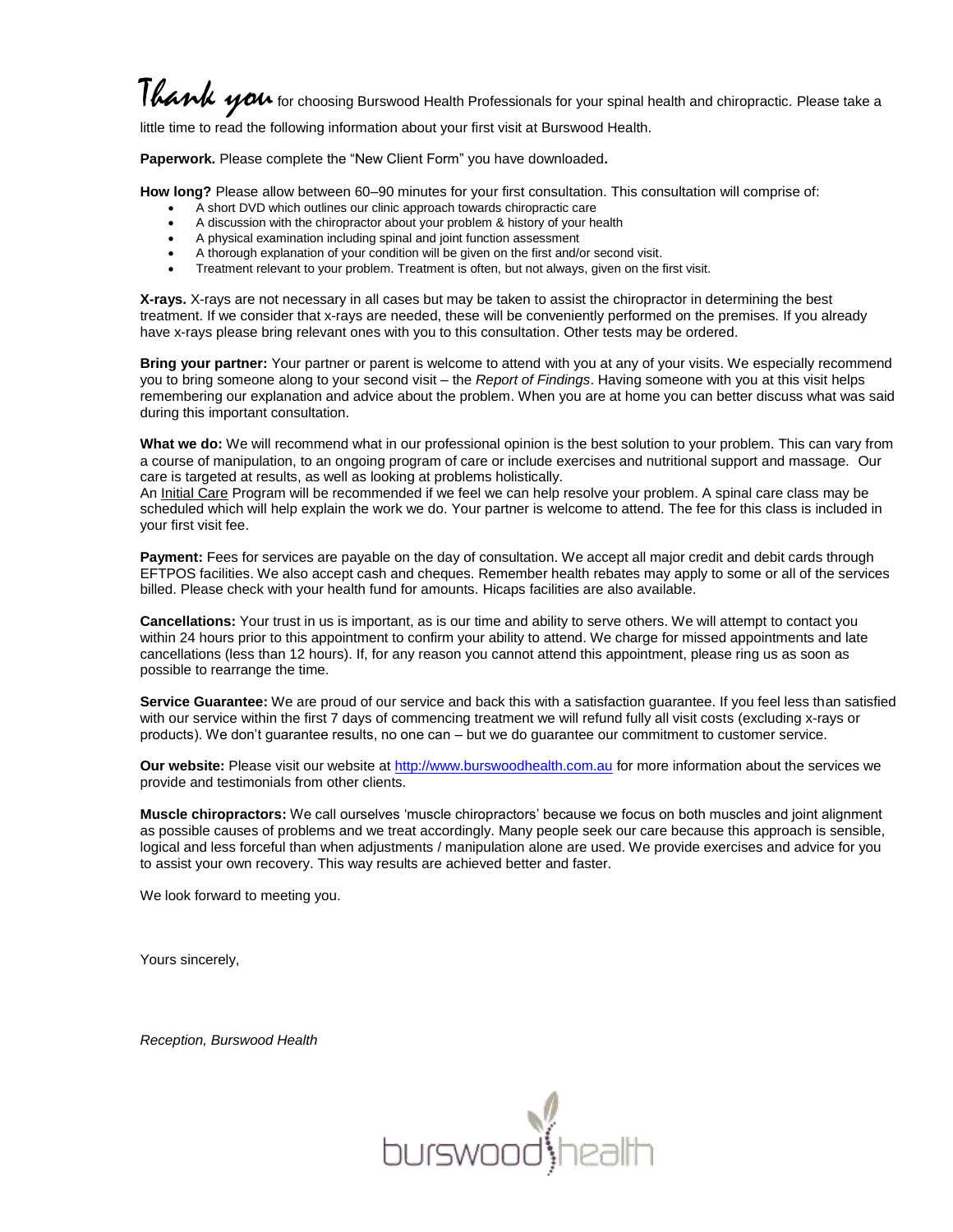

## **APPLICATION TO BECOME A CLIENT**

Thank you for choosing Burswood Health Professionals to help you. We aim to provide top class evidence-based complementary and allied health care services focusing on both the acute care and wellness dimensions of health. We appreciate your patience in completing this questionnaire that asks about your problem and some aspects of your lifestyle. The information is necessary in assisting us to help you. If you need help please ask, and remember this information is confidential.

| Last name                                                        |    |            | First  |          |    |  |                       |           | Middle |   |    |                  |
|------------------------------------------------------------------|----|------------|--------|----------|----|--|-----------------------|-----------|--------|---|----|------------------|
| <b>Street Address</b>                                            |    |            |        |          |    |  | Home Phone            |           |        |   |    |                  |
| Suburb                                                           |    |            |        | Postcode |    |  |                       | Mobile    |        |   |    |                  |
| Occupation                                                       |    |            |        |          |    |  | Work Phone            |           |        |   |    |                  |
| Height                                                           | cm |            | Weight |          | kg |  | Date of Birth         |           |        |   |    |                  |
| <b>Email Address</b>                                             |    |            |        |          |    |  | <b>Health Cover</b>   |           |        |   |    |                  |
| <b>Medical Practitioner</b>                                      |    |            |        |          |    |  | <b>Marital Status</b> |           |        |   |    |                  |
| Recommended by                                                   |    |            |        |          |    |  |                       | Children  |        |   |    |                  |
| Previous chiropractor/s?                                         |    |            |        |          |    |  |                       | Last seen |        |   |    |                  |
|                                                                  |    |            |        |          |    |  |                       |           |        |   |    |                  |
| Use the scale to show how you feel<br>about your overall health: |    | <b>Bad</b> |        | 2        | 3  |  | 5                     | 6         | 8      | 9 | 10 | <b>Excellent</b> |

*Reason(s) for this consultation (your responses will assist in determining any additional information we will need from you before you see the chiropractor, podiatrist or therapist) (tick those appropriate)* 

- 1. **Recent onset pain problem (within last month): Neck Lower back other**
- 2. | Chronic (long term) problem: Neck Lower back Other
- 3. Workers compensation claim
- 4. | | Motor vehicle injury claim
- 5. **Personal injury claim using solicitor or other litigation**
- 6. **Pre-employment assessment**
- 7. **Spinal Check**
- 8. **Podiatry**
- 9. Foot check
- 10. | Soft tissue (massage) therapy
- 11. | | Nutritional, weight and fitness assessment

Do you have x-rays, CT Scans or MR imaging related to this problem already? If so please hand them to reception for the chiropractor to review (this may incur charges)

What is the MAIN thing you wish to be able to DO if we were able to provide you with a solution to your problem? (Your main expectation?)

|                                                                                                                                                                                     | % |
|-------------------------------------------------------------------------------------------------------------------------------------------------------------------------------------|---|
| My responses to this form and others completed today are accurate to the best of my knowledge.                                                                                      |   |
| If the client is a minor (under 18) permission is given for examination to proceed. (tick)                                                                                          |   |
| I understand that there is a fee for missed appointments. Payment is due when the service is performed.<br>Payment for services can be made by cash, cheque, credit card or EFTPOS. |   |
| Client / Parent / Guardian                                                                                                                                                          |   |

|  | Client / Parent / Guardian |
|--|----------------------------|
|  | Signature:                 |

Date

*Your Privacy is important to us. This information will be used in the interests of your continuing health care and will be safeguarded under our Practice Policy on Privacy, to which you can have access on request.*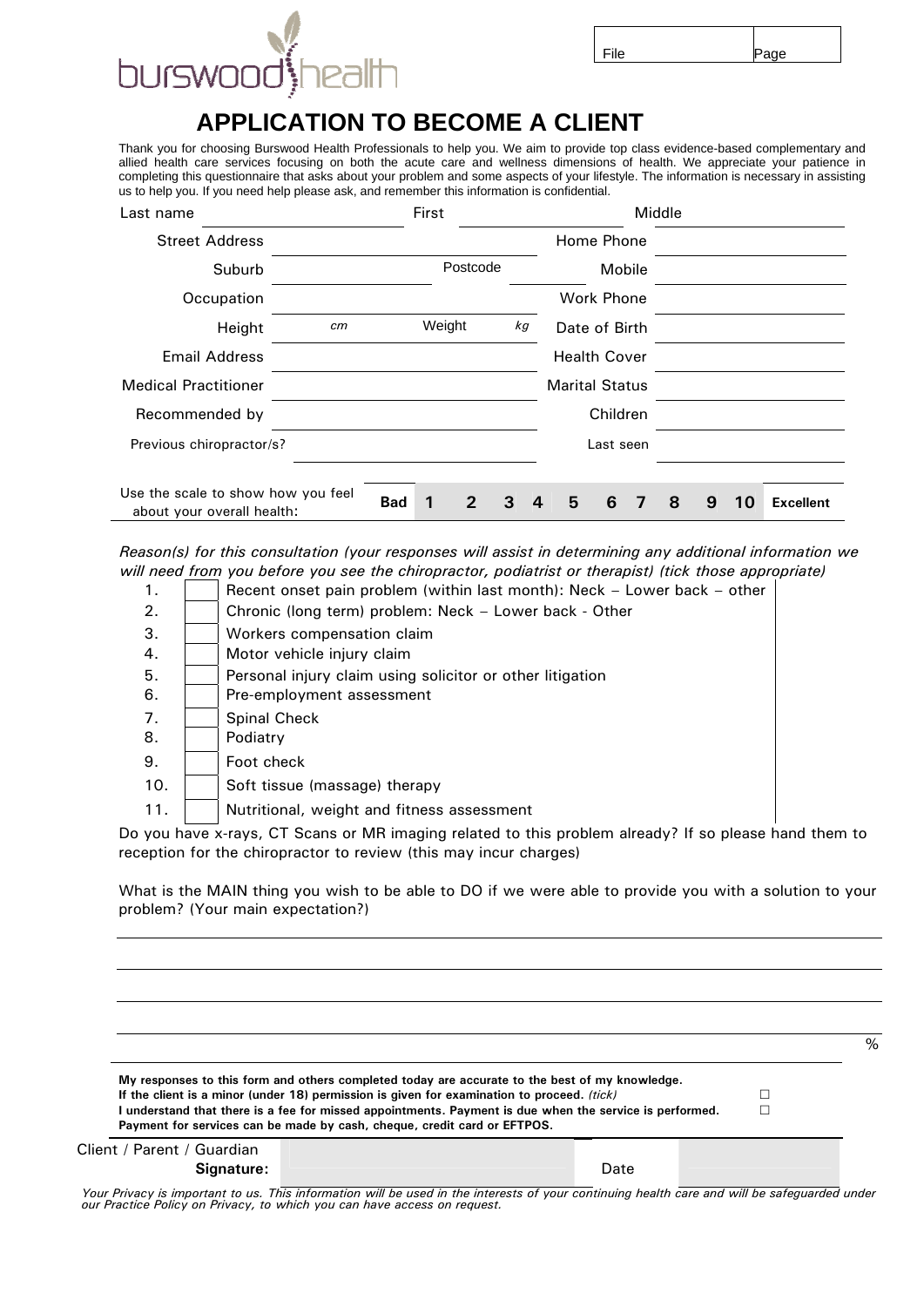NAME: File number  $\lceil$ 

## SYMPTOM CHECKLIST DATE: Date

For each line and using a pen, tick ( $\sqrt{ }$ ) to indicate which is present now, or in the past. If never, tick ( $\sqrt{ }$ ) that box.

| Question <sup>Yes or</sup><br><b>Now</b>   | In Past        | No or<br>Never | Question Yes or                 | <b>Now</b> | <b>In Past</b> | No or<br><b>Never</b> |
|--------------------------------------------|----------------|----------------|---------------------------------|------------|----------------|-----------------------|
| On computer click a box for each line      | $\blacksquare$ |                | Sore knuckles                   |            |                |                       |
| X-rays of spine are more than 5yrs old     |                |                | Old sports injuries             |            |                |                       |
| Pain worse at night                        |                |                | Used antibiotics recently       |            |                |                       |
| Unexplained weight loss                    |                |                | Bruise easily                   |            |                |                       |
| Use blood thinning medication              |                |                | Exercise more than 3x/week      |            |                |                       |
| Taken corticosteroids                      |                |                | Use foot orthotics              |            |                |                       |
| Injury or Trauma                           |                |                | Do you smoke?                   |            |                |                       |
| Older than 50 years                        |                |                | Difficulty sleeping             |            |                |                       |
| Considering legal advice                   |                |                | Feel stressed?                  |            |                |                       |
| Accident caused this problem               |                |                | Use oral contraceptive?         |            |                |                       |
| Unhappy with life generally                |                |                | Motor Vehicle Accident Claim    |            |                |                       |
| Relationship problems                      |                |                | Workers compensation claim      |            |                |                       |
| Money or job problems                      |                |                | Seen a chiropractor before?     |            |                |                       |
| Mattress is older than 10 years            |                |                | Seen an orthopaedic surgeon?    |            |                |                       |
| Stiff neck in morning                      |                |                | Other health professional seen? |            |                |                       |
| Pillow is older than 3 years               |                |                | Taking non-prescription drugs?  |            |                |                       |
| Need to adjust pillow often                |                |                | Regarding other body systems    |            |                |                       |
| Muscle cramps                              |                |                | Circulatory problems            |            |                |                       |
| Twitching eyelid                           |                |                | Heart problems                  |            |                |                       |
| <b>Tight muscles</b>                       |                |                | Chest problems                  |            |                |                       |
| Poor sleep quality, tiredness              |                |                | Lung problems                   |            |                |                       |
| Nervous, anxious or depressed              |                |                | Digestive problems              |            |                |                       |
| Stiffness in the lower back in the morning |                |                | Bowel problems                  |            |                |                       |
| Various joints are stiff                   |                |                | Urinary problems                |            |                |                       |
| Aching if the weather is cold or changes   |                |                | Ear problems                    |            |                |                       |
| Pain worsens throughout the day            |                |                | Eye problems                    |            |                |                       |
| Often ache between the shoulders           |                |                | Skin problems                   |            |                |                       |
| Long hours at a computer                   |                |                | Regarding immediate family      |            |                |                       |
| Long hours of cycling                      |                |                | Any arthritis?                  |            |                |                       |
| Teenager slumped posture                   |                |                | Any cancer?                     |            |                |                       |
| Morning stiffness in joints                |                |                | Any diabetes?                   |            |                |                       |
| Cracking, noisy knees                      |                |                | Any stroke?                     |            |                |                       |
| Headaches?                                 |                |                | Any heart problems?             |            |                |                       |

*Other: please elaborate in detail*

Thank you. Your chiropractor will review your responses and may ask more questions to help determine if we can help you Email your saved file to us (reception@burswoodhealth.com.au), or print the completed form and hand it to staff at reception.

burswood health